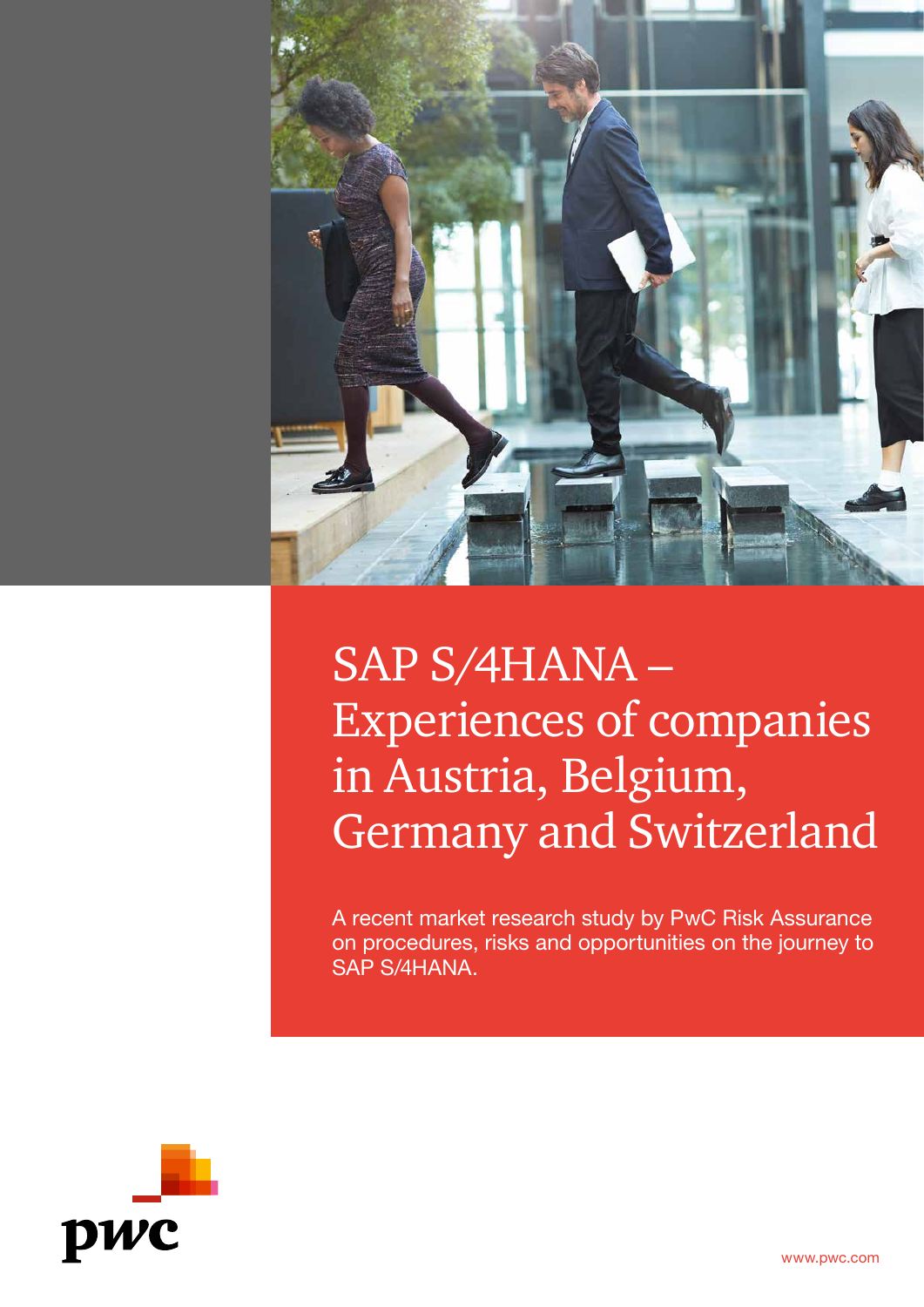© June 2020 PwC. All rights reserved. "PwC" refers to the PwC network and/or one or more of its member firms, each of which is a separate legal entity. For more information, please go to www.pwc.com/structure.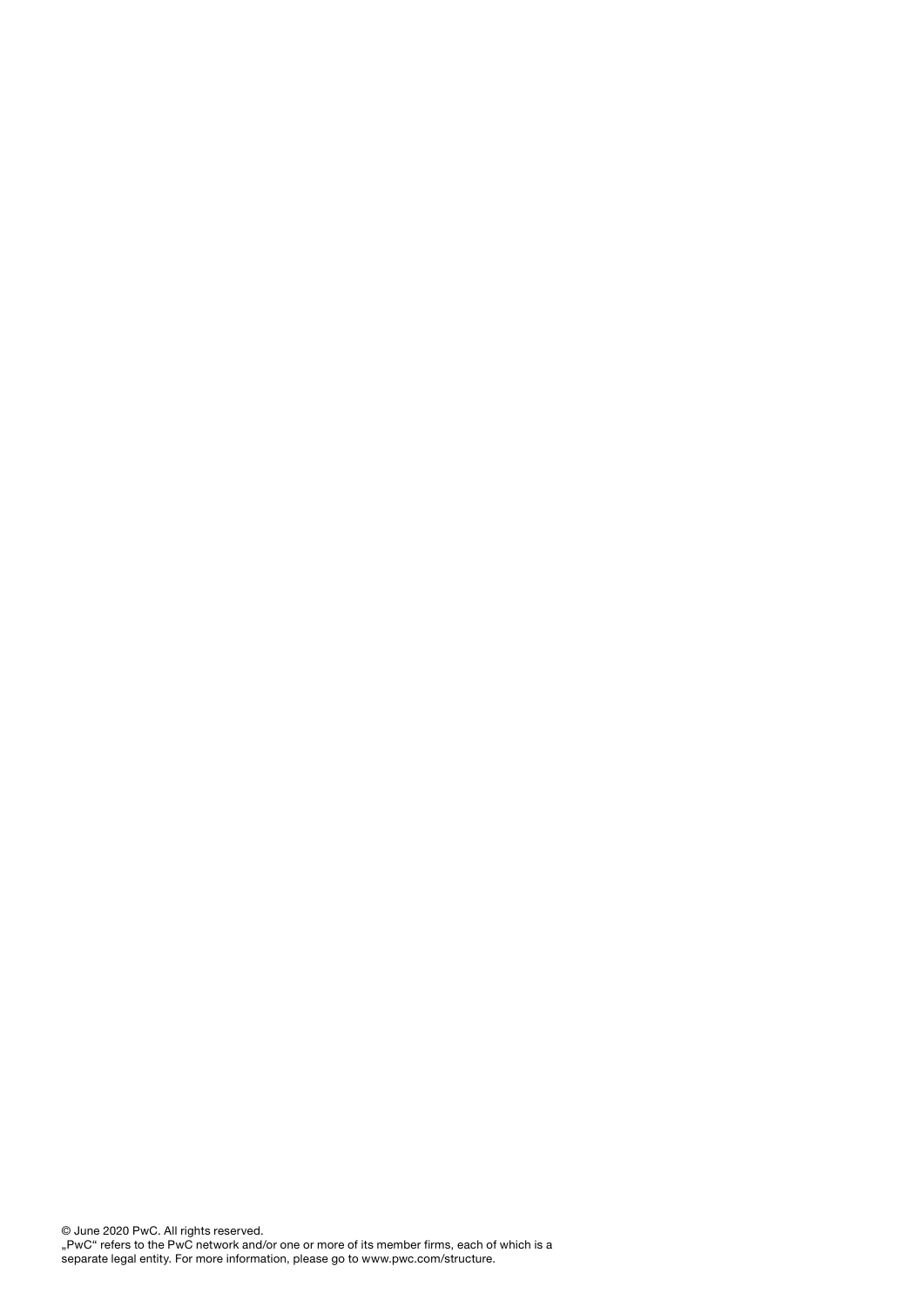# <span id="page-2-0"></span>Preface

The end is slated for 31 December 2027 – at least as the current SAP schedule has it. SAP plans to discontinue the mainstream maintenance of the well-known SAP Business Suite as of 2028 and optional extended maintenance as of 2031. This will make a move to SAP S/4HANA unavoidable sooner or later.

Irrespective of whether an on-premise or a cloud solution is preferred, SAP S/4HANA probably represents the biggest change since the initial implementation of SAP for the majority of SAP users. For companies, this means that they will have to face major challenges in the coming years – challenges that bring along risks but also far-reaching opportunities.

This white paper is intended to inform you about the current progress of companies which we have surveyed on their SAP S/4HANA journey. It will moreover give insights into how companies plan, prepare and implement their migration. The companies surveyed are from Austria, Belgium, Germany and Switzerland.

**Fig. 1 Participants in the survey according to number of employees** <250 employees 6.67% >250 and <500 employees 12.00%

>500 employees 81.33%

Our survey focused on aspects such as success factors, challenges and current activities regarding the introduction of SAP S/4HANA. Last but far from least, we also wanted to gauge the extent to which companies capitalise on the necessary changes as an opportunity for further transformations.

Our analysis is based on the statements of more than 60 mediumsized companies from different sectors which provide a multi-layered overall picture. We end this white paper with case studies of participants in the survey who had implemented SAP S/4HANA.

We would like to thank all the company representatives who dedicated their time and shared their extensive experience, without whom this white paper would not have been possible.

We hope you will find this white paper informative!

Donboro Red

**Dr Barbara Redlein** Partner, Risk Assurance Leader PwC Austria

**Wim Rymen** Partner PwC Belgium

/ aflue

**Torsten Lechelt** Partner PwC Germany

**Antoine Wüthrich** Partner PwC Switzerland

**The move to S/4HANA is the greatest opportunity, but also the greatest challenge of the last 20 years.**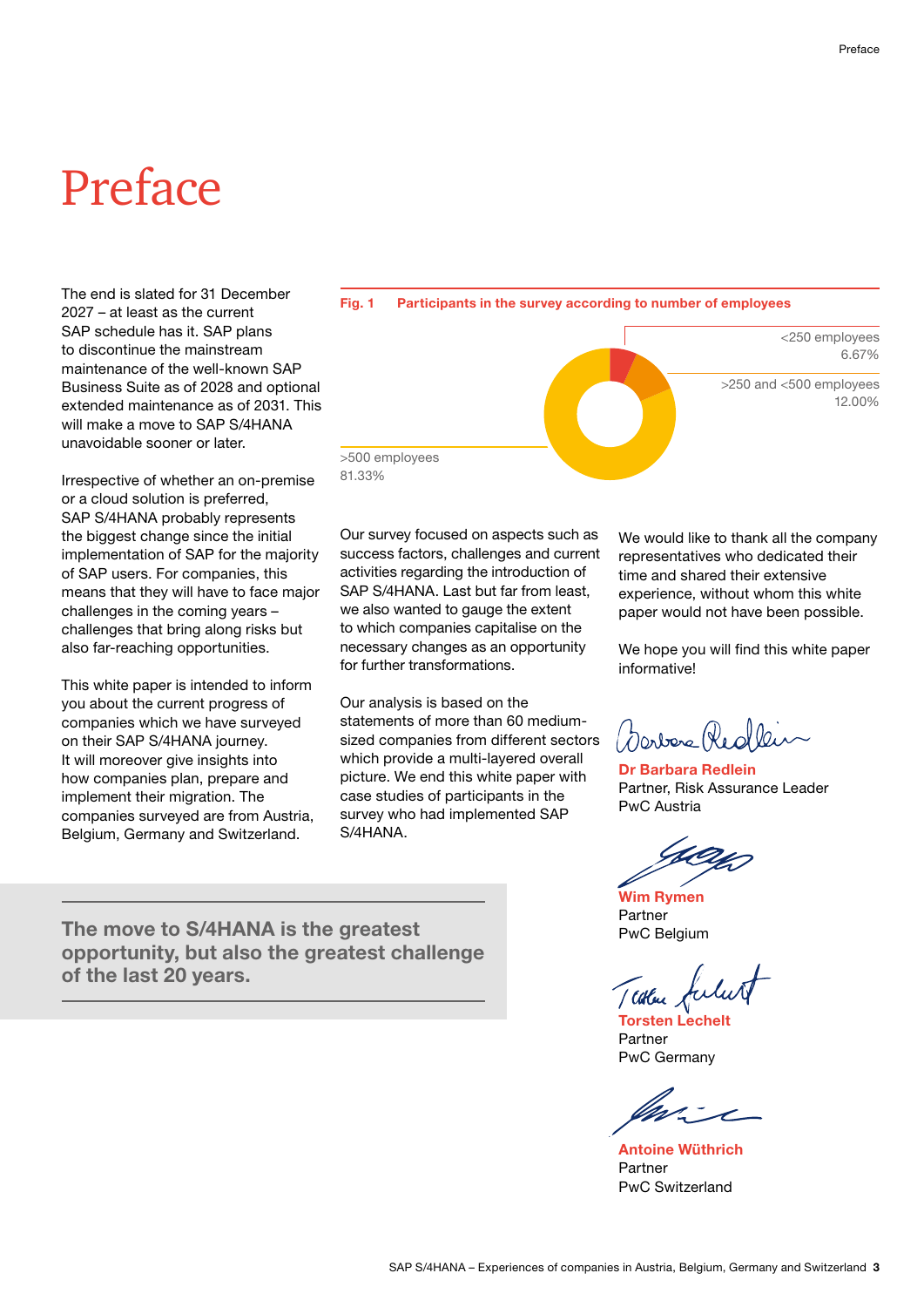# Table of Contents

| A            |                                                        |  |  |  |
|--------------|--------------------------------------------------------|--|--|--|
| B            |                                                        |  |  |  |
| C            |                                                        |  |  |  |
| D            |                                                        |  |  |  |
| Ε.           |                                                        |  |  |  |
| F            | Business transformation and implementation strategy 17 |  |  |  |
| G            |                                                        |  |  |  |
| H            |                                                        |  |  |  |
| $\mathbf{L}$ |                                                        |  |  |  |
|              |                                                        |  |  |  |

# Table of Figures

| Fig. $1$ | Participants in the survey according to number of employees 3 |
|----------|---------------------------------------------------------------|
| Fig. 2   |                                                               |
| Fig. 3   |                                                               |
| Fig. 4   |                                                               |
| Fig. 5   | Composition of participants in the survey by project phase 8  |
| Fig. 6   | Position of survey participants – management level  8         |
| Fig. 7   |                                                               |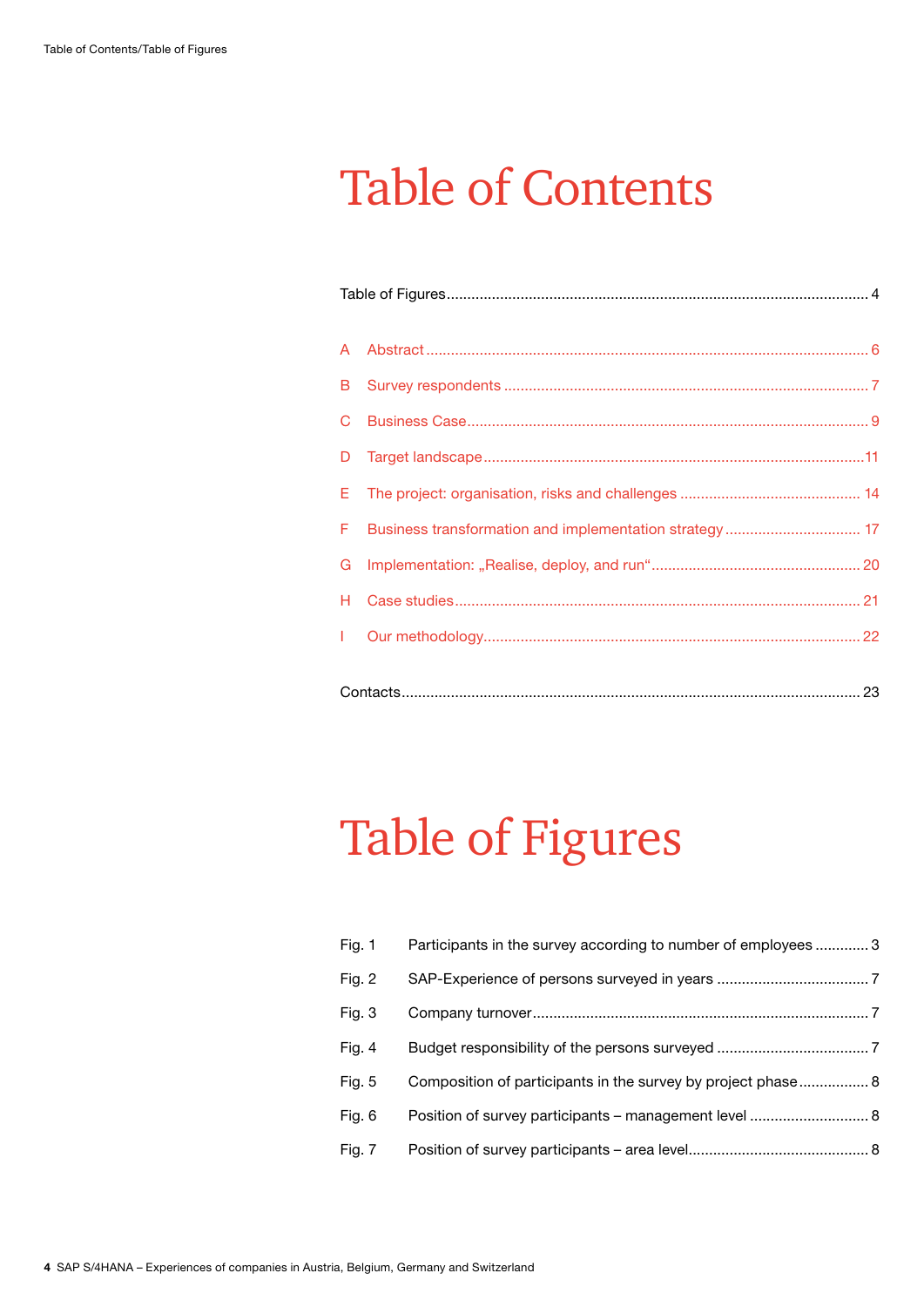| Fig. 8  |                                                                |
|---------|----------------------------------------------------------------|
| Fig. 9  |                                                                |
| Fig. 10 |                                                                |
| Fig. 11 |                                                                |
| Fig. 12 | Which specific solutions for the sector are used?11            |
| Fig. 13 |                                                                |
| Fig. 14 | Planned use of SAP products after the changeover to S/4HANA 12 |
| Fig. 15 | Implementation strategy: single vendor or best of breed? 13    |
| Fig. 16 |                                                                |
| Fig. 17 | Project matrix: Best of breed vs single vendor - Progress on   |
| Fig. 18 |                                                                |
| Fig. 19 |                                                                |
| Fig. 20 | Gaps in know-how (Project concluded and S/4HANA                |
| Fig. 21 | Gaps in know-how (S/4HANA project in implementation) 16        |
| Fig. 22 |                                                                |
| Fig. 23 |                                                                |
| Fig. 24 | Future design of processes where the project is underway 17    |
| Fig. 25 | Business transformation - S/4HANA already implemented  17      |
| Fig. 26 |                                                                |
| Fig. 27 | 18                                                             |
| Fig. 28 |                                                                |
| Fig. 29 |                                                                |
| Fig. 30 |                                                                |
| Fig. 31 |                                                                |
| Fig. 32 |                                                                |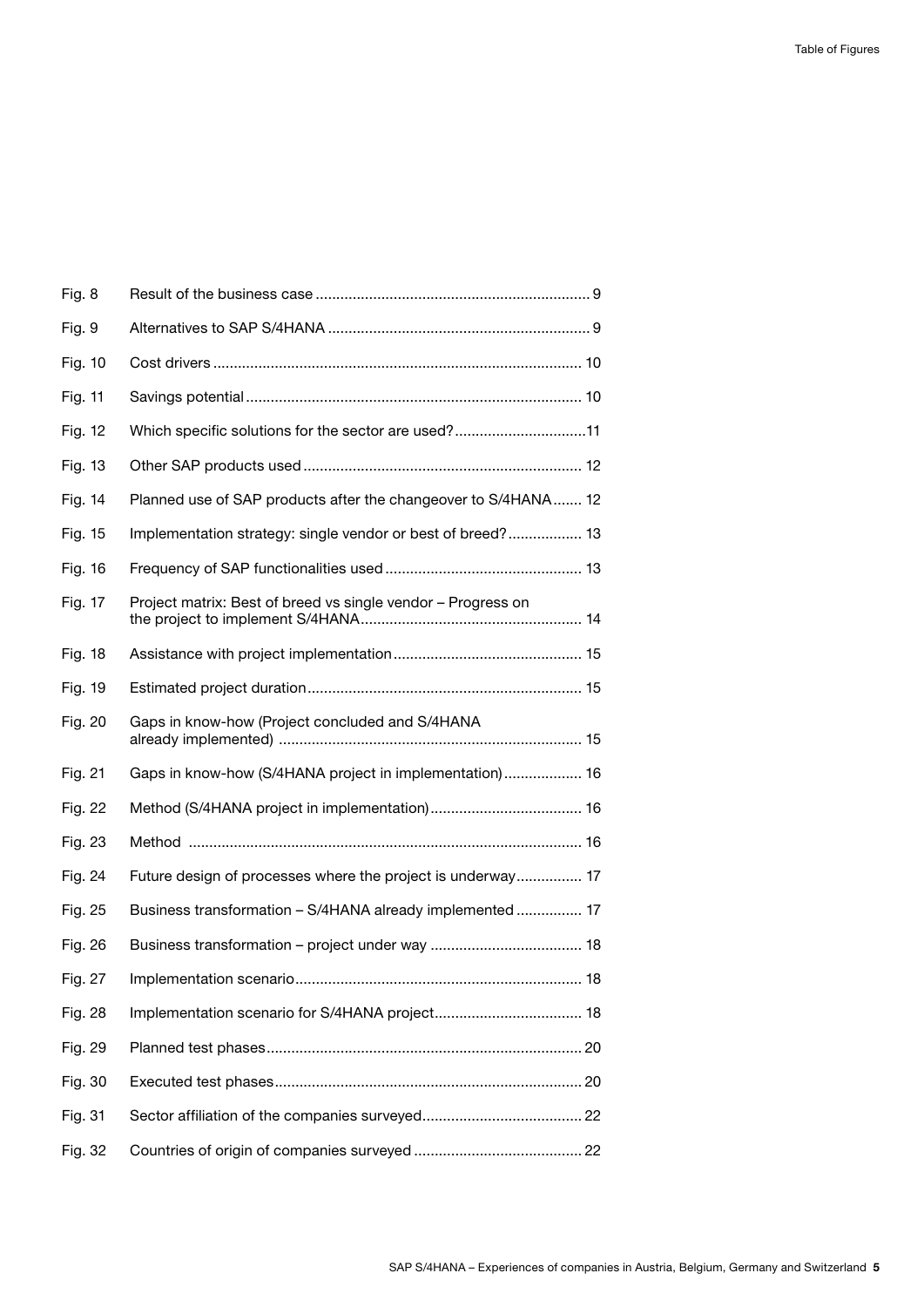## <span id="page-5-0"></span>A Abstract

"Move to SAP S/4HANA – the time to act is now!" This is how the results of our survey on the move to SAP S/4HANA in Austria, Belgium, Germany and Switzerland can be summarised in one sentence. Customers with SAP ERP solutions will no longer receive mainstream maintenance from SAP after 31 December 2027 according to the current schedule. A migration to SAP S/4HANA on-premise, S/4HANA Cloud or another ERP solution is inevitable. A total of 75 companies that have already dealt with the topic more intensively took part in the survey.

### Time factor



Although there are more than seven years left until 31 December 2027, i.e. when the standard support is to be discontinued, 49% of the companies surveyed have already started or implemented the migration project. This should not come as a surprise as ca. 42% of the companies expect the migration project to take three to five years or even more than five years.

#### Resource planning



work with SAP<br>implementation partners.

To secure resources, 78% of the companies that have already started the migration are turning to SAP implementation partners for support, while 18% are seeking support for the technical design. Given the time remaining for the move, there is a risk that qualified consultants available for the move will become scarce.

### Change management



intend to standardise their<br>processes.

The move to S/4HANA is a far more extensive project than it might appear at first glance. In addition to the technology component, most companies also focus strongly on change management. 76% of all the companies surveyed want to standardise their processes in the course of the implementation. All companies that had already implemented SAP S/4HANA stated they have standardised their processes.

### Costs vs savings



It is clear that the move to S/4HANA will require sizeable investments from companies. The external costs of the move are cited as the biggest cost driver by 62% of all companies. 37% of those surveyed however expect annually recurring savings after the implementation. More than half of the companies also anticipate lower process costs.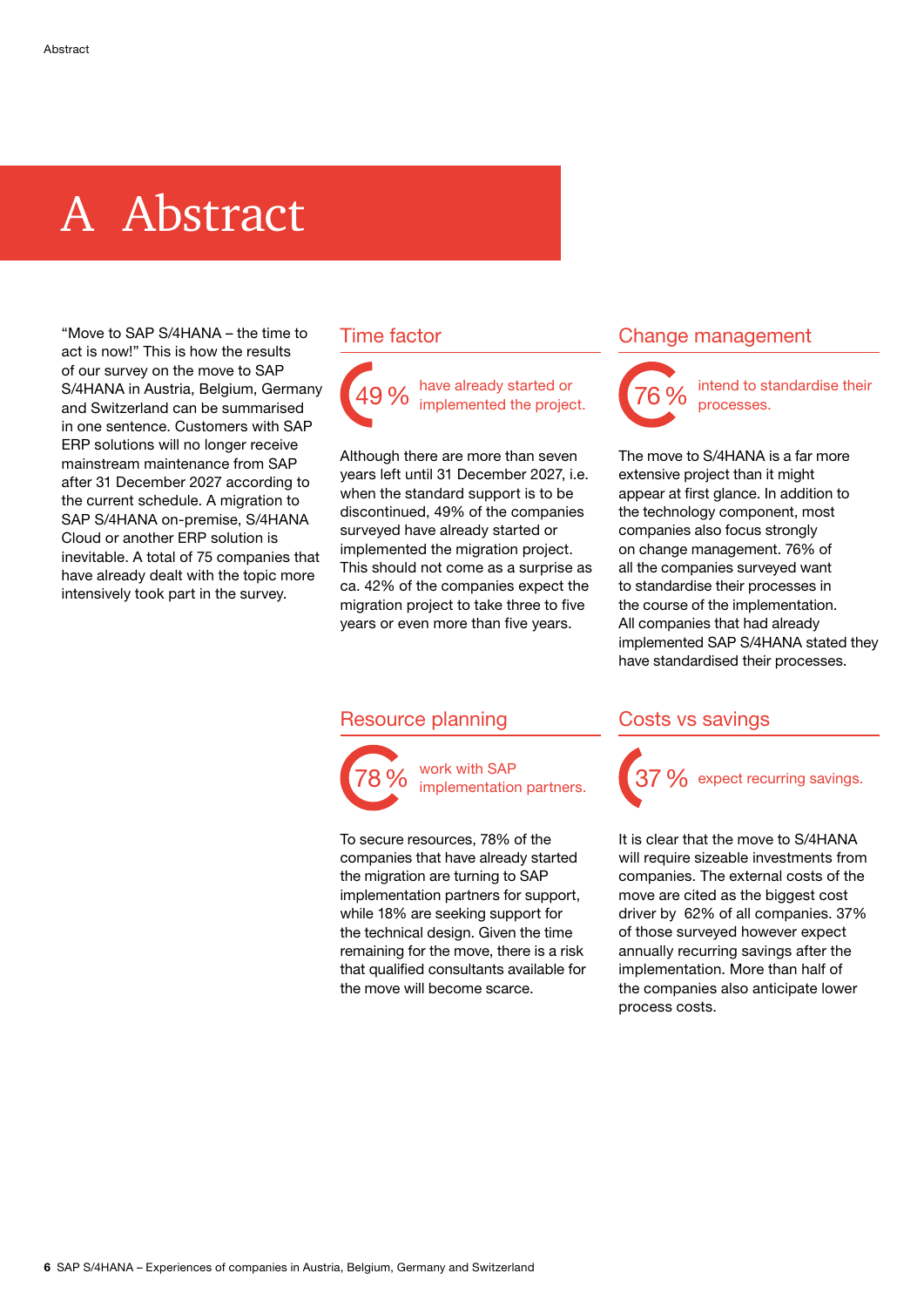# <span id="page-6-0"></span>B Survey respondents

We opted for a qualitative approach to the design of this white paper. Our survey was not aimed at questioning as many companies as possible, but rather companies that run SAP S/4HANA or are in the progress of transitioning to S/4HANA, and can therefore tell us more about their experiences.

The responses of 75 companies from Austria, Belgium, Germany and Switzerland were included in our white paper. In terms of industry sectors, the relative majority of 30.26% of the companies came from the consumer and industrial goods sector; 10.53% from the energy sector and 10.53% from financial services. For more details on sector affiliation, see the chapter on methodology.

The overwhelming majority of companies (89.34%) generate an annual turnover of more than €150 million; 81.33% of the participants employ more than 500 employees. 80.56% of the persons surveyed have more than eleven years SAP experience; 55.55% have even more than 15 years of such experience. 78.95% of the respondents are also responsible for budgets.

#### **Fig. 2 SAP-Experience of persons surveyed in years**

How many years of SAP experience do you have?



#### **Fig. 3 Company turnover**

What is the annual turnover generated by your company?



#### **Fig. 4 Budget responsibility of the persons surveyed**

Do you bear responsibility for the budget?

**80% of the persons surveyed have more than eleven years of SAP experience, 79% are responsible for budgets.**

 $N_{\Omega}$ 21.05%

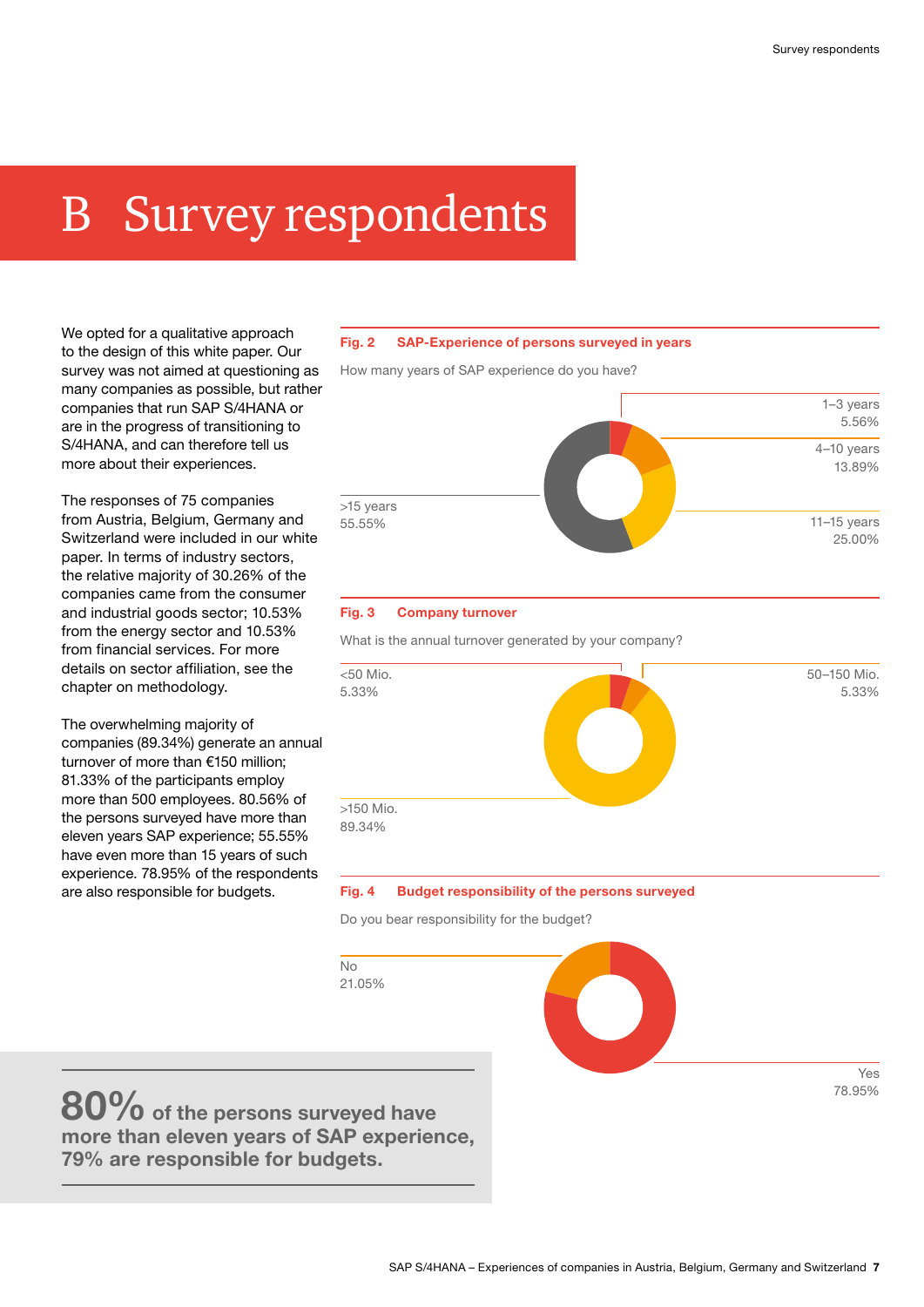### <span id="page-7-0"></span>**49% of participants have started or have already implemented an introductory project.**

49% of the companies have already started or implemented the implementation project. Most of these were still in the preparation and initiation phase, but less than ten companies surveyed had just implemented the system or had finished at the time of the survey (April to October 2019). Nearly 46% of the companies had not yet started the project. Given the time that the respondents expect the implementation to take, the result comes as a surprise: after all, 42% of the respondents stated that they expected the project to take three to five years (see the chapter on project organisation for more details).

Taking into account SAP's current plans to provide extended maintenance as of 2028 for an additional fee, and the expected risk of shortage of experienced consultants, the strategy of early adopters should prove to be the right one. It should be noted that early adoption was not feasible for all companies, e.g. due to limitations regarding the available functionality in early S/4HANA releases or the availability of specific industry solutions.

#### **Fig. 5 Composition of participants in the survey by project phase**

In which phase of SAP S/4HANA implementation are you at present?



### 29.23%

#### **Fig. 6 Position of survey participants – management level**

At which management level are you working at present?



#### **Fig. 7 Position of survey participants – area level**

In which area are you working at present?



#### **Responsibility**

The implementation of SAP S/4HANA is often the responsibility of the respective division management (37.83%) or department management (27.03%). As

to the technical background, almost 69% of the respondents said they were from the IT department, 23% from accounting, finance and controlling, and ca. 8% from management itself.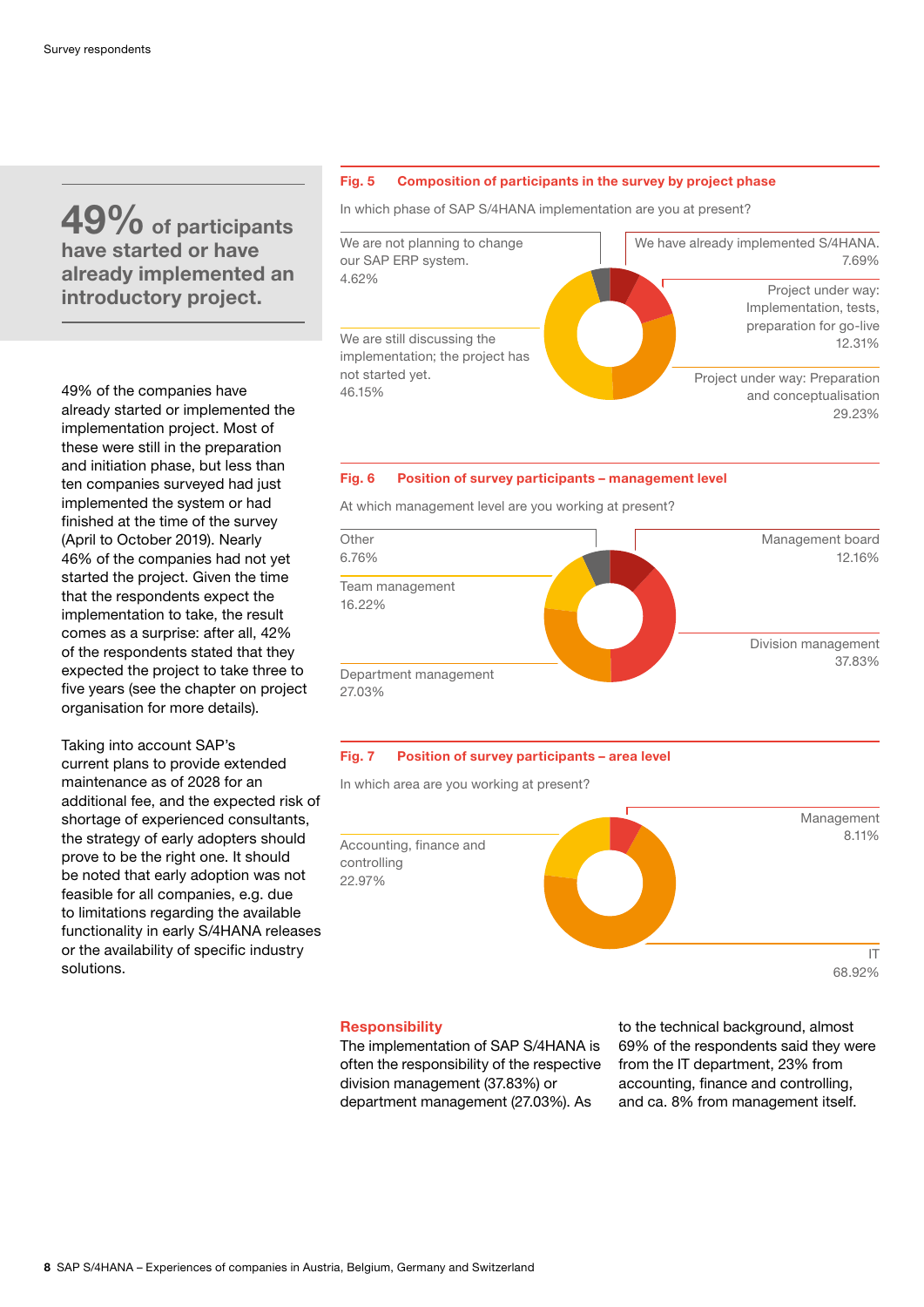# <span id="page-8-0"></span>C Business Case

SAP ERP solutions are used in companies of all sizes nowadays. The complexity of the systems and the related costs depend largely on the requirements of the respective company. Implementing SAP S/4HANA usually requires sizeable investments.

#### **Business Case – yes or no?**

With these investments in mind, we investigated whether the companies surveyed had drafted a business case for or against introducing or migrating to SAP S/4HANA. 40.32% of the companies had drafted such a business case, which was positive in 80% of these.

Interesting detail: 16 out of 20 companies with a turnover of more than €150 million which had prepared a business case stated that their business case was positive, while the result was negative for the remaining 4. On the other hand, all (100%) companies with a turnover of up to €150 million which had prepared a business case indicated that the calculation for the introduction of SAP S/4HANA was positive.

When the business case aspect is viewed across the respondents we see that ca. 24% of the companies that had prepared a business case stated

no alternatives had been or were being assessed. 44% said that alternatives were assessed, but the decision was in favour of S/4HANA. Nearly a third of the respondents stated that alternatives had been assessed but the decision was still pending.

Last but not least, the availability of resources and industry solutions that guarantee a smooth introduction of S/4HANA is a decisive factor in the decision-making process.

#### **Fig. 8 Result of the business case**

Is the result of the business case for SAP positive? (only companies that had prepared a business case)



**32% of the companies with a business case have not decided about moving to SAP S/4HANA yet.**

#### **Fig. 9 Alternatives to SAP S/4HANA**

Have you assessed alternatives to SAP S/4HANA? (only companies that had prepared a business case)

Yes, we have assessed alternatives and opted for SAP S/4HANA. Yes, we are in the process of assessing alternatives, and the decision is still pending. No, we have not assessed alternatives, but have already opted for SAP S/4HANA.

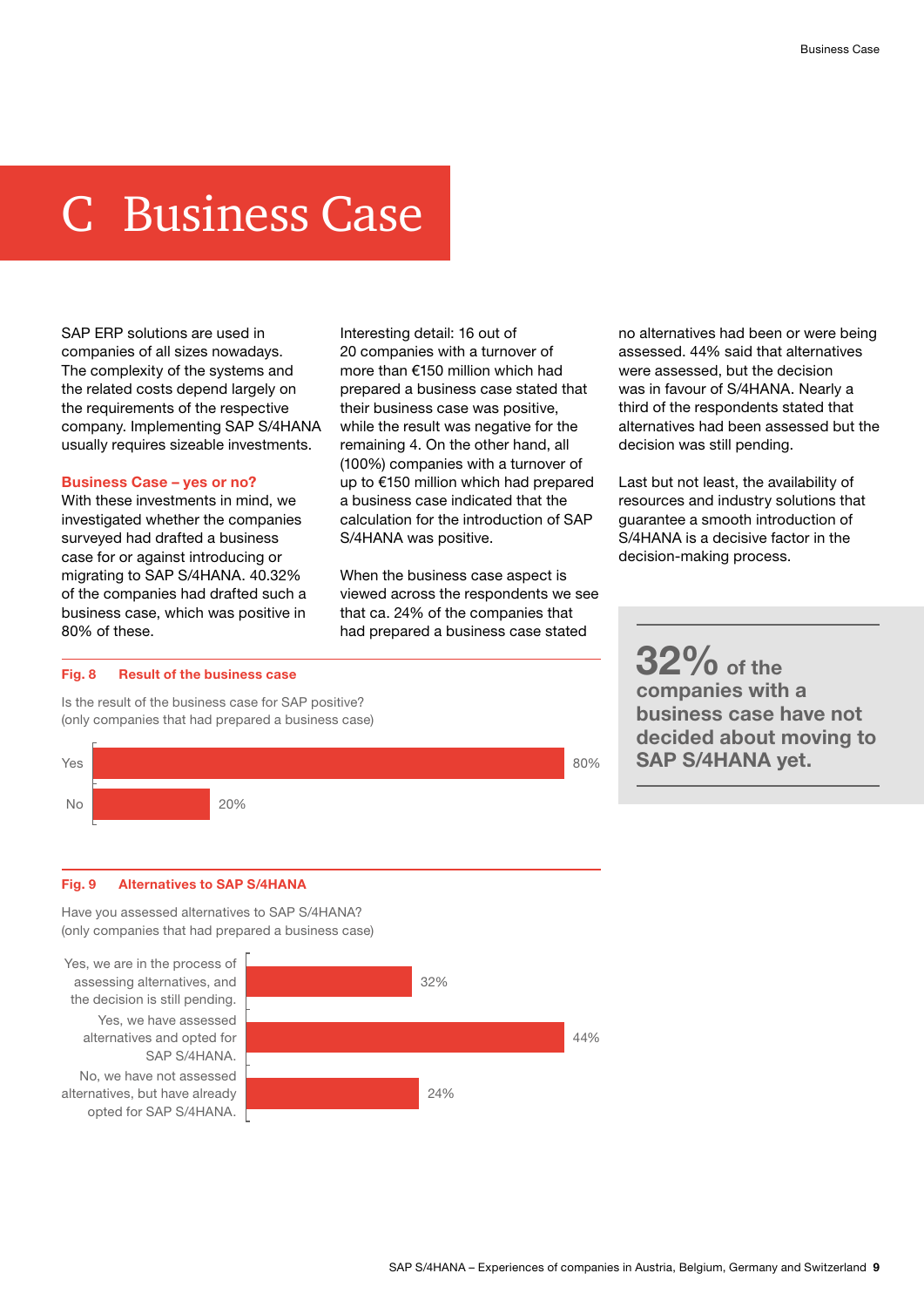#### <span id="page-9-0"></span>**Biggest cost driver**

The availability of external resources, especially in consultancy, is already considered as a critical success factor for the migration. In fact, respondents worry most about external costs, with 61.82% seeing this as the main cost driver of the migration.

For the companies that have prepared a business case, the diagnosis is even more dreary, as 65% of them consider external expenses as the main cost driver. Timely securing the necessary resources therefore seems appropriate in order to keep costs under control to some extent.

#### **Fig. 10 Cost drivers**

What are the main cost drivers when transitioning to the S/4HANA system? (all companies)



(only companies that have prepared a business case)

**Other** 10.00%

Internal expenditure (Contributions by the companies, personnel) 25.00%

External expenditure (contribution by third parties, licensing costs) 65.00%

### **36.84% of all companies expect recurring savings.**

#### **Savings potential**

On the other hand, there are possible savings that the companies surveyed hope to achieve from the implementation of the system: 36.84% expect annually recurring savings. More than half (51.7%) of them expect lower process costs. About 27% of all respondents expect lower operating

**Fig. 11 Savings potential**

costs and slightly more than 10% assume that the annually recurring savings will be reflected in training and support or other areas. Looking only at companies that prepared a business case, the expectations turn out to be more modest: 53.3% expect savings and 42.8% of them see such savings in process costs.

#### Do you expect savings on making savings by changing over to SAP S/4HANA or an alternative system?

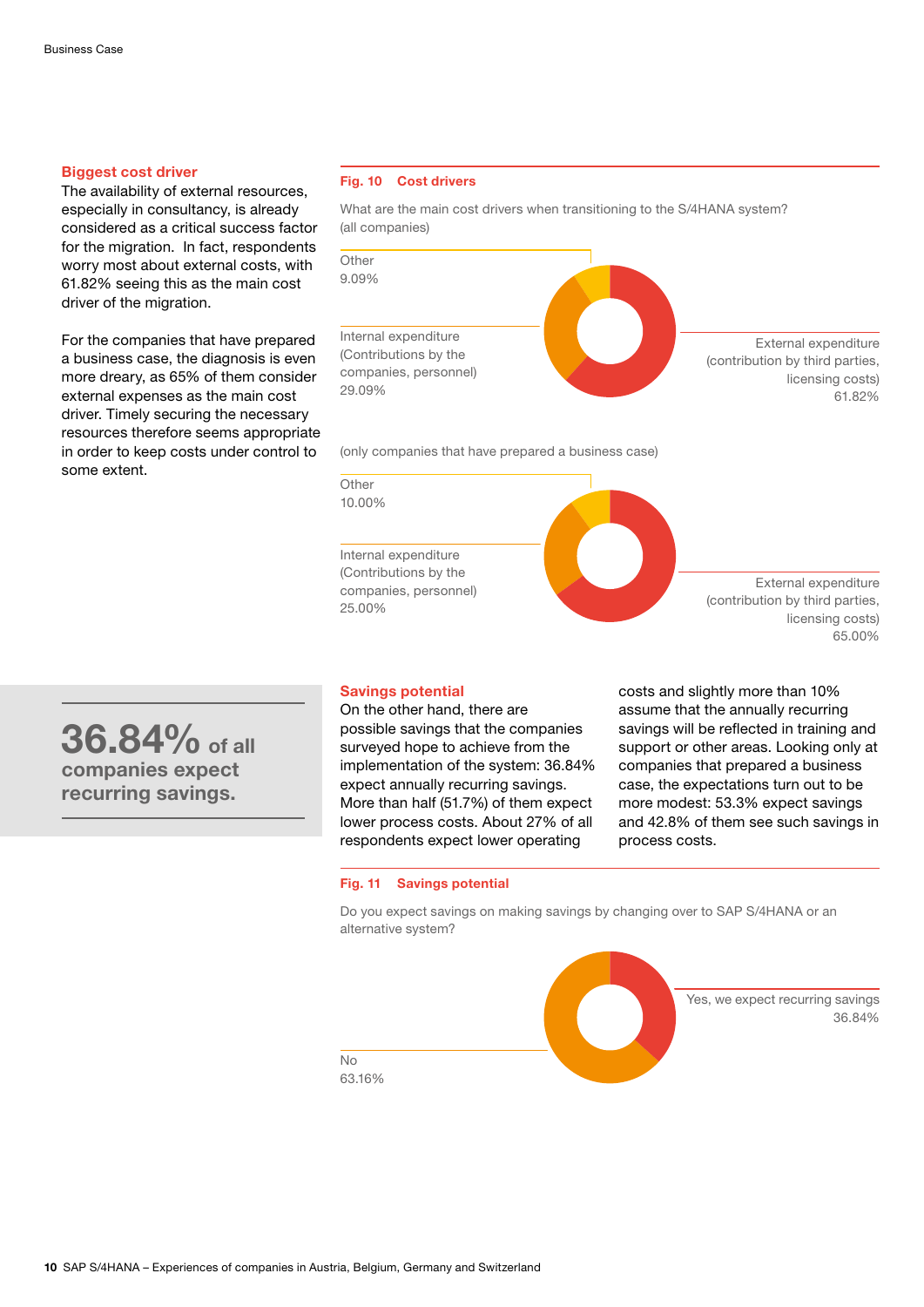# <span id="page-10-0"></span>D Target landscape

Where should things head if a company moves to SAP S/4HANA? Which SAP functionalities and products will be used, and which of these products or functionalities

will be required when S/4HANA is implemented? What does the target landscape look like after the switchover to SAP S/4HANA?

#### **Fig. 12 Which specific solutions for the sector are used?**

Which specific SAP solution does the company you currently work for use?



**Once they have moved to SAP S/4HANA, companies expect to use more products from SAP**'**s portfolio.**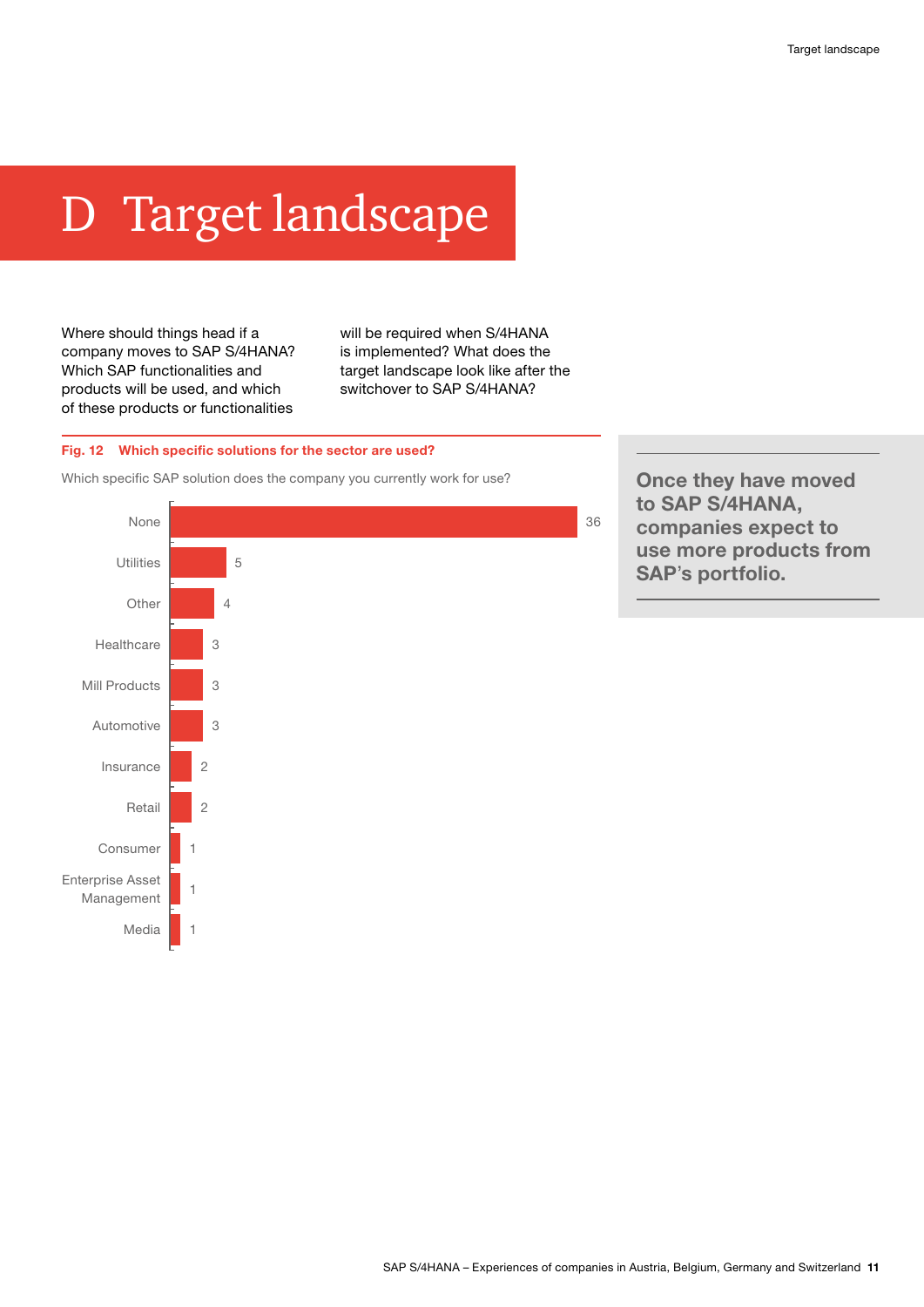#### <span id="page-11-0"></span>**Current situation and plans**

In addition to the 7.69% of respondents who already use S/4HANA, 88.41% of the surveyed companies currently use an SAP ERP 6.0 solution, while 2.90% use another SAP solution. Industryspecific solutions are not widely used amongst respondents as the majority of the companies (55,38%) do not use an industry solution.

When asking which industry solution is decisive for the migration to S/4HANA, the most frequently mentioned modules were Utilities (IS-U) and Healthcare (IS-H). Their availability together with an acceptable quality are considered as critical business factors.

The most widely used Cloud product is currently SAP SuccessFactors with 26 responses (Figure 13). In general, companies want to use more SAP Cloud products after the migration. SAP SuccessFactors is the most popular cloud solution with 30 companies wanting to use it. SAP Ariba is currently used in eleven companies, and will be used in fourteen companies in the future (cf. Figure 13 and 14).

#### **Fig. 13 Other SAP products used**



**Fig. 14 Planned use of SAP products after the changeover to S/4HANA**



Which SAP products do you want to (continue to) use after the changeover to S/4HANA?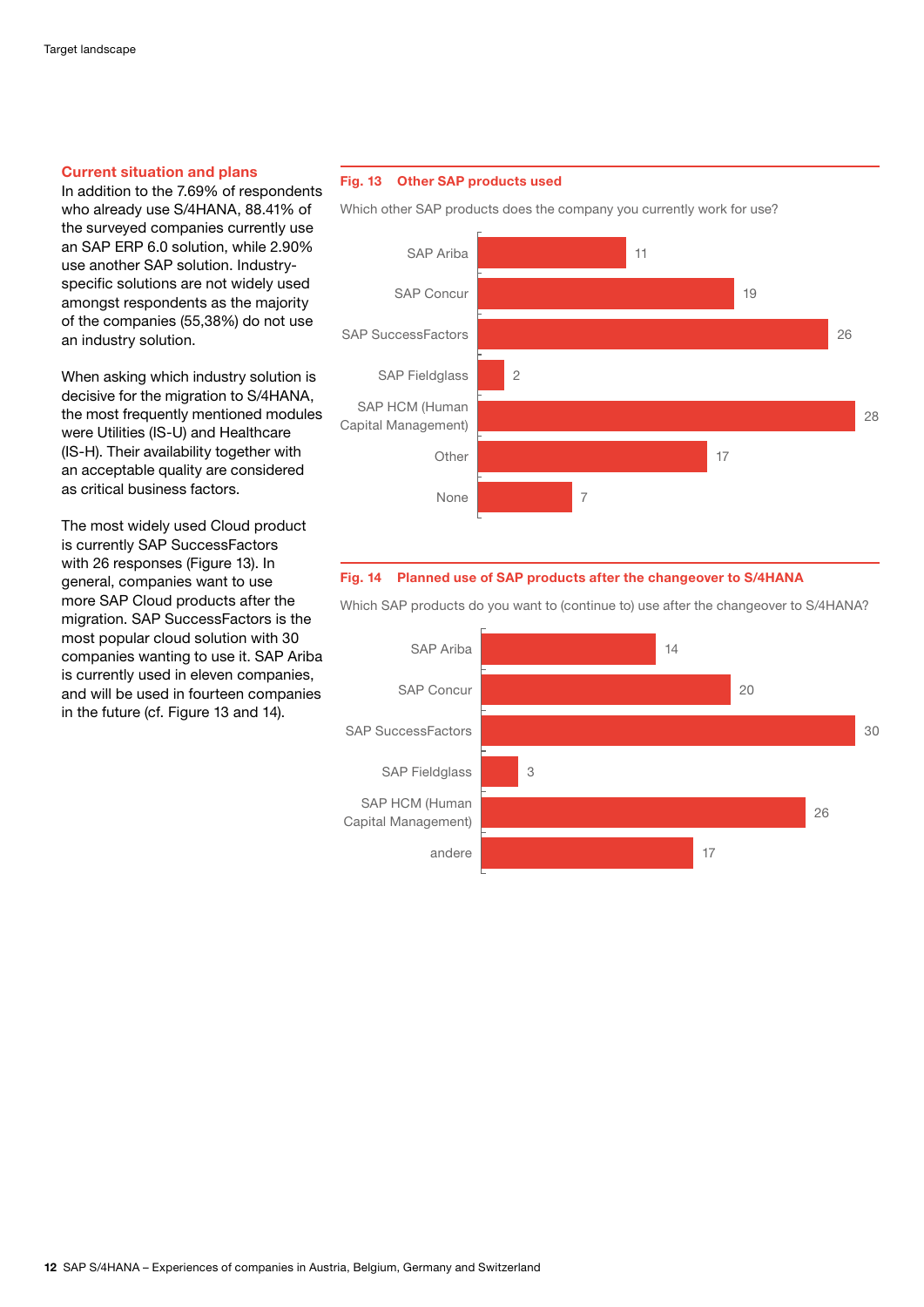#### <span id="page-12-0"></span>**Implementation strategy**

A majority of companies (66,66%) use the best-of-breed implementation strategy when deciding for S/4HANA or alternative solutions. For most of them this means "SAP first" nonetheless. 29.82% prefer the singlevendor strategy, where SAP is also used (Figure 15).

Companies with the best-of-breed approach can in general be said to use several software solutions. As expected, single-vendor companies use fewer third-party software.

As to the use of SAP functionalities, almost every company surveyed indicated that they use the financial accounting module, followed by the procurement and logistics module (Figure 16).

**The majority of companies use the bestof-breed approach, but "SAP first".**

#### **Fig. 15 Implementation strategy: single vendor or best of breed?**

Single vendor or best of breed? What strategy does your company follow when implementing SAP S/4HANA or an alternative system?



#### **Fig. 16 Frequency of SAP functionalities used**

Which SAP functionalities does the company you currently work for use?

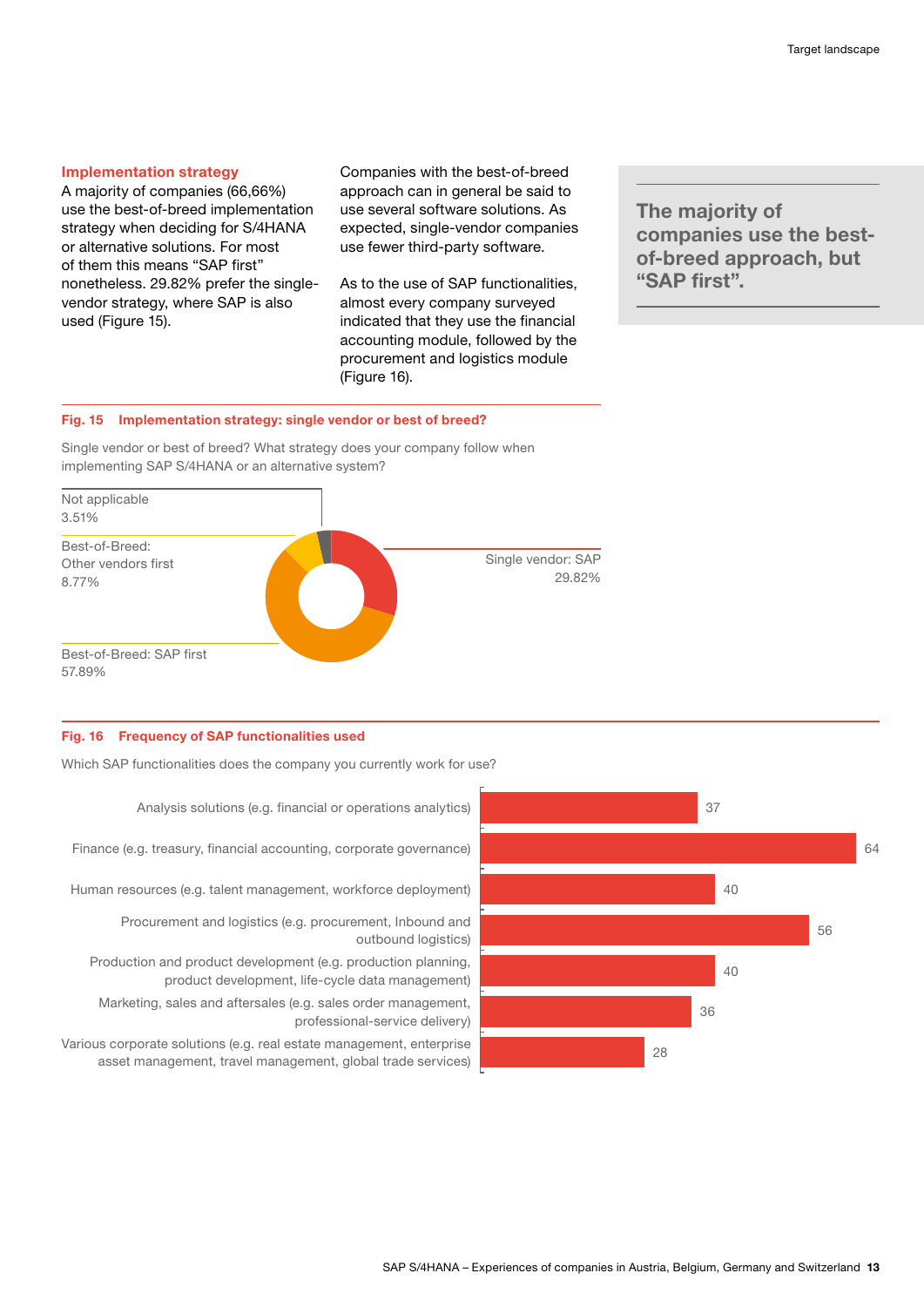# <span id="page-13-0"></span>E The project: organisation, risks and challenges

As already mentioned, the majority of the companies surveyed pursue a best-of-breed strategy. These companies are significantly further ahead in terms of progress made in their migration to SAP S/4HANA than those pursuing the single-vendor strategy (Figure 17). Almost 64% of the companies that use a best-of-breed approach with "SAP first" have started or have already completed the move to S/4HANA. Only 25% of the companies that use the single-vendor approach have started their move. Companies with a heterogenous landscape can be reasonably expected to start earlier with the migration, because their environment is more complicated, and they have to take more interfaces into account.

#### **External resources required**

The majority of companies which opt for the best-of-breed strategy (exclusive of companies which have already implemented S/4HANA) rely on the help of SAP implementation partners (54%) for their project. Another 21% want to secure support for the technical system integration. This correlates with the replies of the five companies that have already implemented S/4HANA: Four of them used an implementation partner. Companies that pursue the singlevendor strategy and have already initiated a project also rely on SAP implementers or on support for the technical system integration. The help of SAP implementation partners is therefore called upon, irrespective of

**All companies that implement or have implemented S/4HANA rely on external resources for the project.**

the implementation strategy chosen. 70% of respondents where a project is already underway rely on SAP implementation partners, and 30% obtain support for the technical integration. Those companies that have already implemented S/4HANA also drew on the expertise of third parties (Figure 18). These figures suggest that a lack of available consultants is a realistic risk scenario for future projects.

**Fig. 17 Project matrix: Best of breed vs single vendor – Progress on the project to implement S/4HANA**

| <b>Strategy</b>                                 | <b>Best-of-Breed:</b><br><b>SAP first</b> |               | <b>Single Vendor:</b><br><b>SAP</b> |               |
|-------------------------------------------------|-------------------------------------------|---------------|-------------------------------------|---------------|
| <b>Phase</b>                                    | total                                     | $\frac{0}{0}$ | total                               | $\frac{0}{0}$ |
| Implementation still discussed                  | 11                                        | 33.33         | 12                                  | 75.00         |
| Project underway: Preparation<br>and conception | 13                                        | 39.40         | $\overline{2}$                      | 12.50         |
| Project underway:<br>Implementation             | $\overline{4}$                            | 12.12         | $\mathcal{P}$                       | 12.50         |
| Implementation executed                         | $\overline{4}$                            | 12.12         | $\Omega$                            | 0.00          |
| Migration not planned                           |                                           | 3.03          | 0                                   | 0.00          |
| Sum                                             | 33                                        | 100.00        | 16                                  | 100.00        |

### **The introduction of SAP S/4HANA is often used to clean up data, programmes and authorisations in advance.**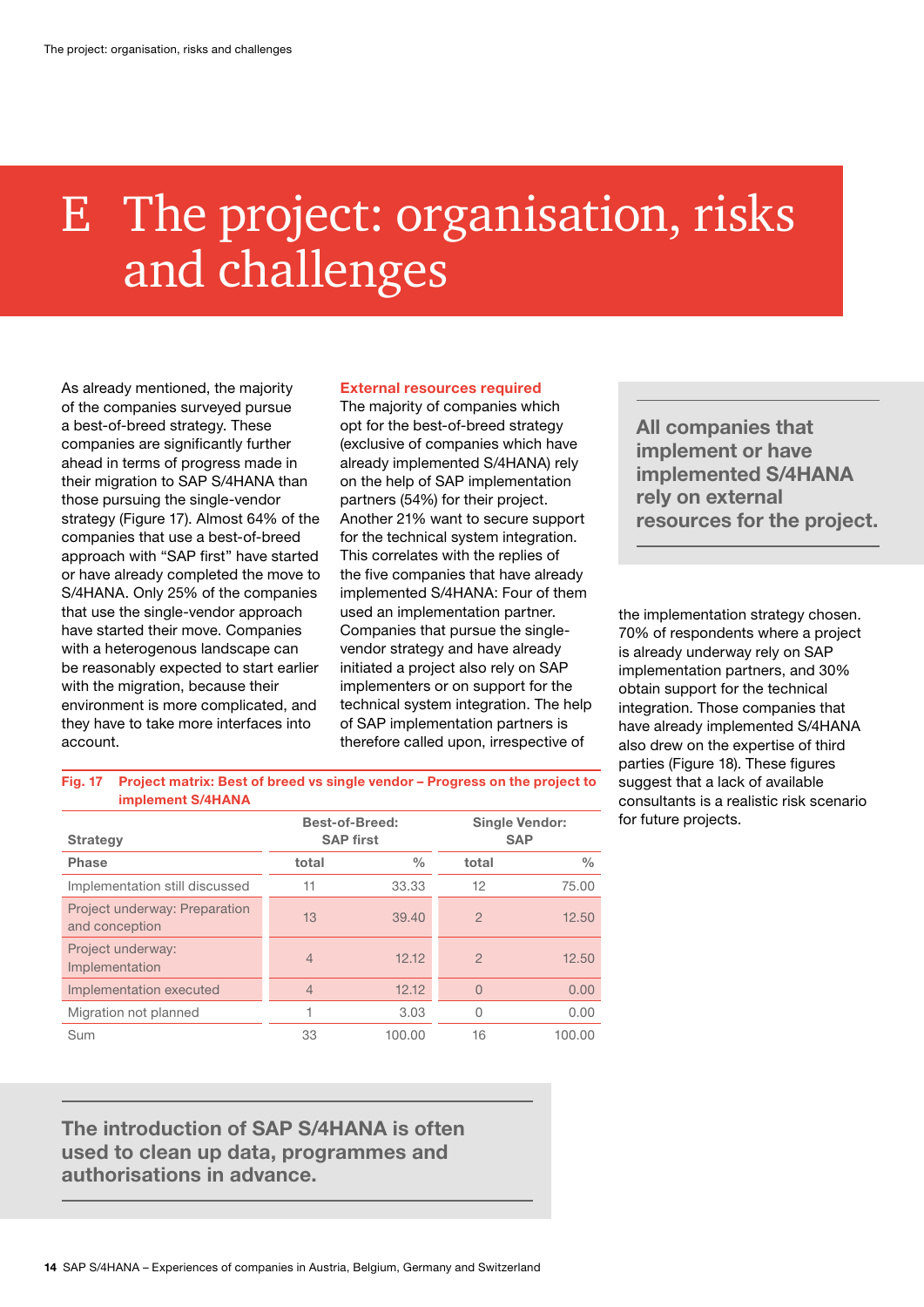#### <span id="page-14-0"></span>**The time factor**

When looking at the expected duration of the implementation project, 41.67% of the companies surveyed with a project under way estimated one to three years, 12.5% even more than five years, which corresponds to the duration of a new implementation (Figure 19). For the latter 12.5%, the project is in the implementation phase. Companies that had already implemented S/4HANA had estimated that the project would take one to three years in equal parts (50%). Differentiated according to strategy, 25% of the companies with a singlevendor strategy whose project is already under way expect it to take one to three years to implement and 50% expect it to take three to five years. Half of the companies with a best-of-breed approach expect the project to take one to three years, and 31% three to five years.

#### **Preparation**

When asked about preparatory activities, nearly all companies whose project was already under way focused on data cleansing, e.g. master data. 84% of the companies have planned such an activity. Cleansing data objects was also a top priority for companies that already implemented S/4HANA. These companies cited as frequently the removal of rarely used programmes and functionalities as security and compliance tasks such as cleaning and authorisations. The result was somewhat different for companies which were still in the middle of their transition projects.

**Gaps in know-how in blueprinting the finance and controlling areas have been identified with remarkable frequency by companies that have already implemented S/4HANA.**

#### **Fig. 18 Assistance with project implementation**

How did you carry out your SAP S/4HANA implementation project? (only companies which have already implemented S/4HANA)<sup>1</sup>

We had support for the technical conception. We had an SAP Implementer onboard. We outsourced the project.



1 Multiple answers were possible

#### **Fig. 19 Estimated project duration**

How much time have you planned for the implementation of SAP S/4HANA? (only companies whose project is underway)



Although the clean-up of programmes was also a top priority (76%), security and compliance tasks were a priority for only about half of the respondents. Interestingly, nearly all companies that have already implemented the project identified gaps in their know-how, which they closed with external help. Gaps in the blueprinting, customising,

implementation and migration were identified just as frequently (Figure 20). Companies that were at an advanced stage of the project at the time of the survey also identified major knowledge gaps in customising which they wanted to close with external support. They had not named gaps in the blueprinting phase (Figure 21).

#### **Fig. 20 Gaps in know-how (Project concluded and S/4HANA already implemented)**

In which areas did you see gaps in know-how and had to rely on external support as a result? (only companies which have already implemented S/4HANA)

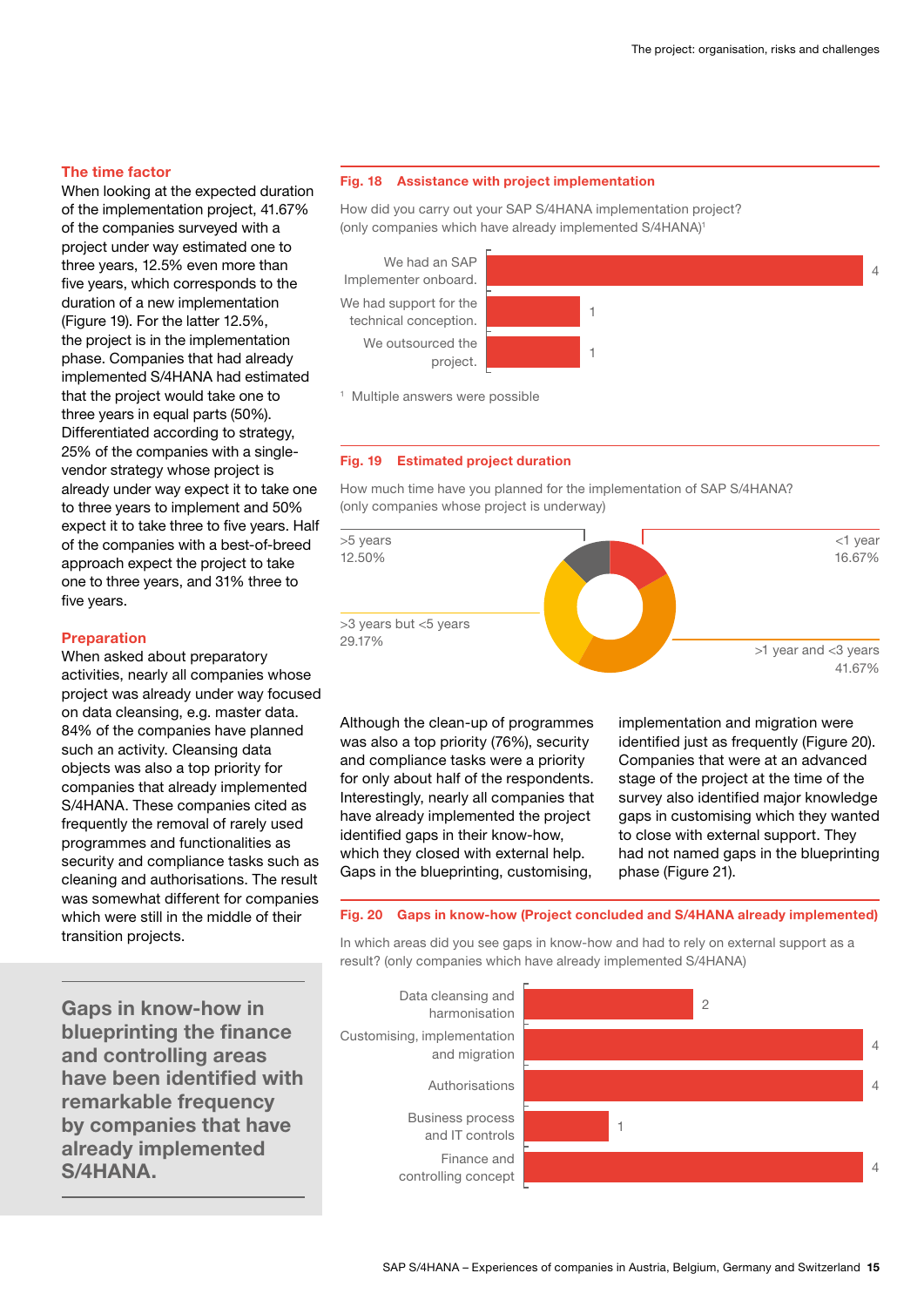#### <span id="page-15-0"></span>**Fig. 21 Gaps in know-how (S/4HANA project in implementation)**

In which areas do you see gaps in know-how and therefore have to rely on external support? (only companies whose project is underway)



#### **Project methodology**

Most companies are now using an agile method (Figure 22) for software development and project management. Companies that have already introduced S/4HANA applied a hybrid approach that combines elements of a classic waterfall and a modern agile approaches. The majority of companies in this group however had used the waterfall method (Figure 23).

#### **Variety of challenges**

The question as to which risks and challenges companies see in migrating to SAP S/4HANA resulted in an extensive list of answers. There are complaints, for instance, that industry solutions (e.g. IS-U) are not yet available in the required quality or in an on-premise version. The respondents also see a major challenge in interfaces. The low added value for specialist departments and challenges in the area of process optimization is cited as being problematic. Furthermore, the complexity and considerable project scope are also considered as huge tasks.

Other challenges mentioned are the amount of investment costs and payback period. One participant pointed out that the promised benefits would come later than expected. Time pressure, lack of internal and external resources as well as the need for change management were also mentioned.

Other critical factors cited by some of the respondents included in-house developments, data migration and difficulties in finding consultants with the required experience and know-how on the market. The latter observation supports the thesis that consultant resources are already getting scarce.

#### **Fig. 22 Method (S/4HANA project in implementation)**

Which method do you use for implementation? (only companies whose project is underway)



#### **Fig. 23 Method**

Which method do you use for implementation? (only companies that have already introduced S/4HANA)

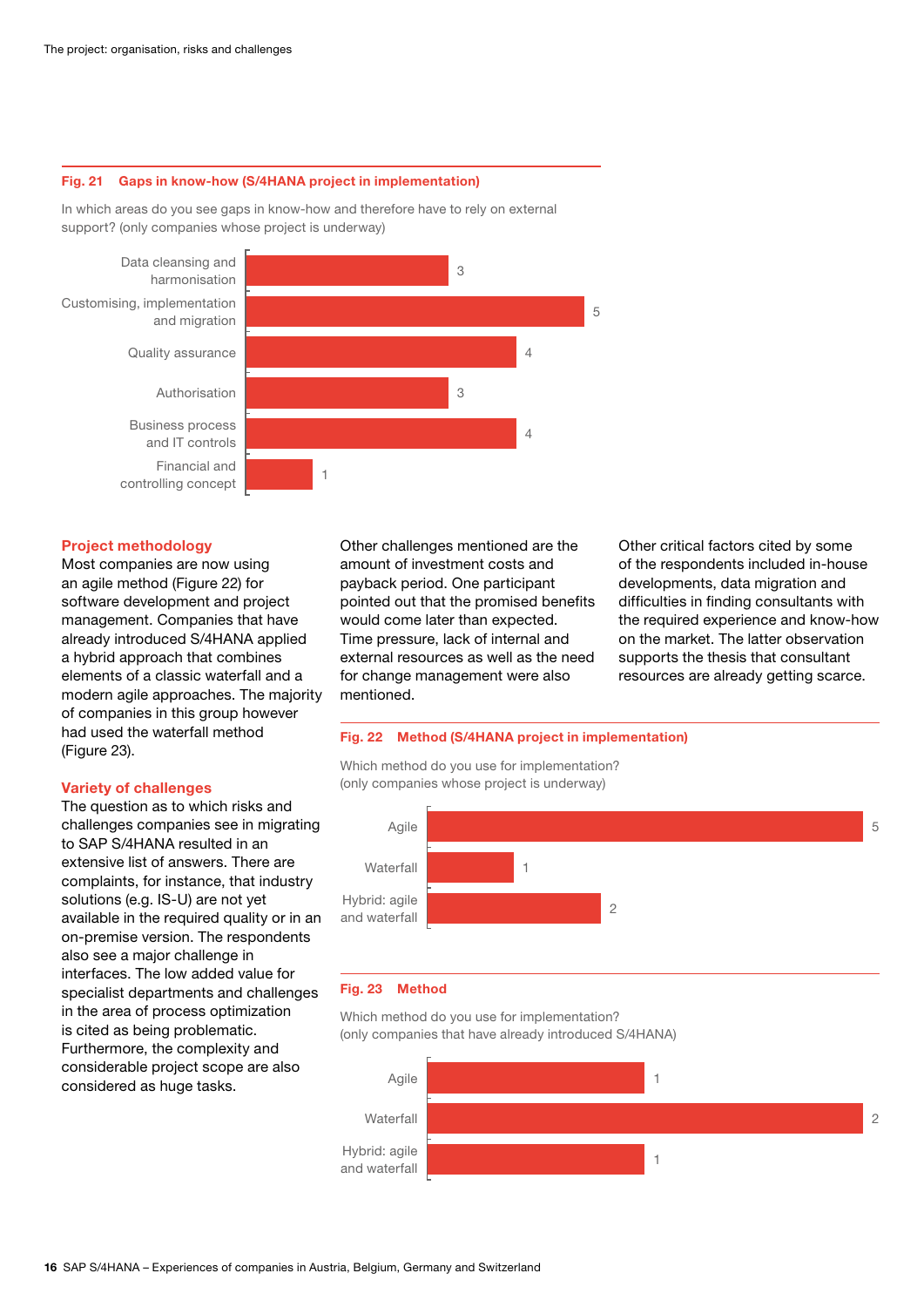# <span id="page-16-0"></span>F Business transformation and implementation strategy

Companies whose project is already under way have a clear vision of what their future business processes should look like: 76% of them want to standardise their processes. Conversely, 16% want to retain the processes as they were mapped out in the previous SAP ERP system, while 8% will decide on a case by case basis whether to standardize a processes or retain the legacy design (Figure 24). This contrasts with the experiences of companies that have already moved to SAP S/4HANA, where all of the respondents indicate to have standardised their processes. This means that the introduction of S/4HANA is above all also a project that has a strong impact on process design, so it requires sound organisational change management.

#### **Transformation yes – but when?**

The question remains as to when the processes and business model will be transformed. Half of the companies that have already completed the implementation stated that the business was transformed at the same time as S/4HANA was introduced (Figure 25).

#### **Fig. 24 Future design of processes where the project is underway**

How do you want to design your processes in future? (only companies whose project is underway)

We want to keep our processes as in the SAP ERP system. We want to standardise our processes Partly depending on the process



#### **Fig. 25 Business transformation – S/4HANA already implemented**

What did the business transformation to SAP S/4HANA look like in your company? (only companies that have already implemented S/4HANA)



**Transformation of processes: the implementation of S/4HANA is above all also an organisational change management project.**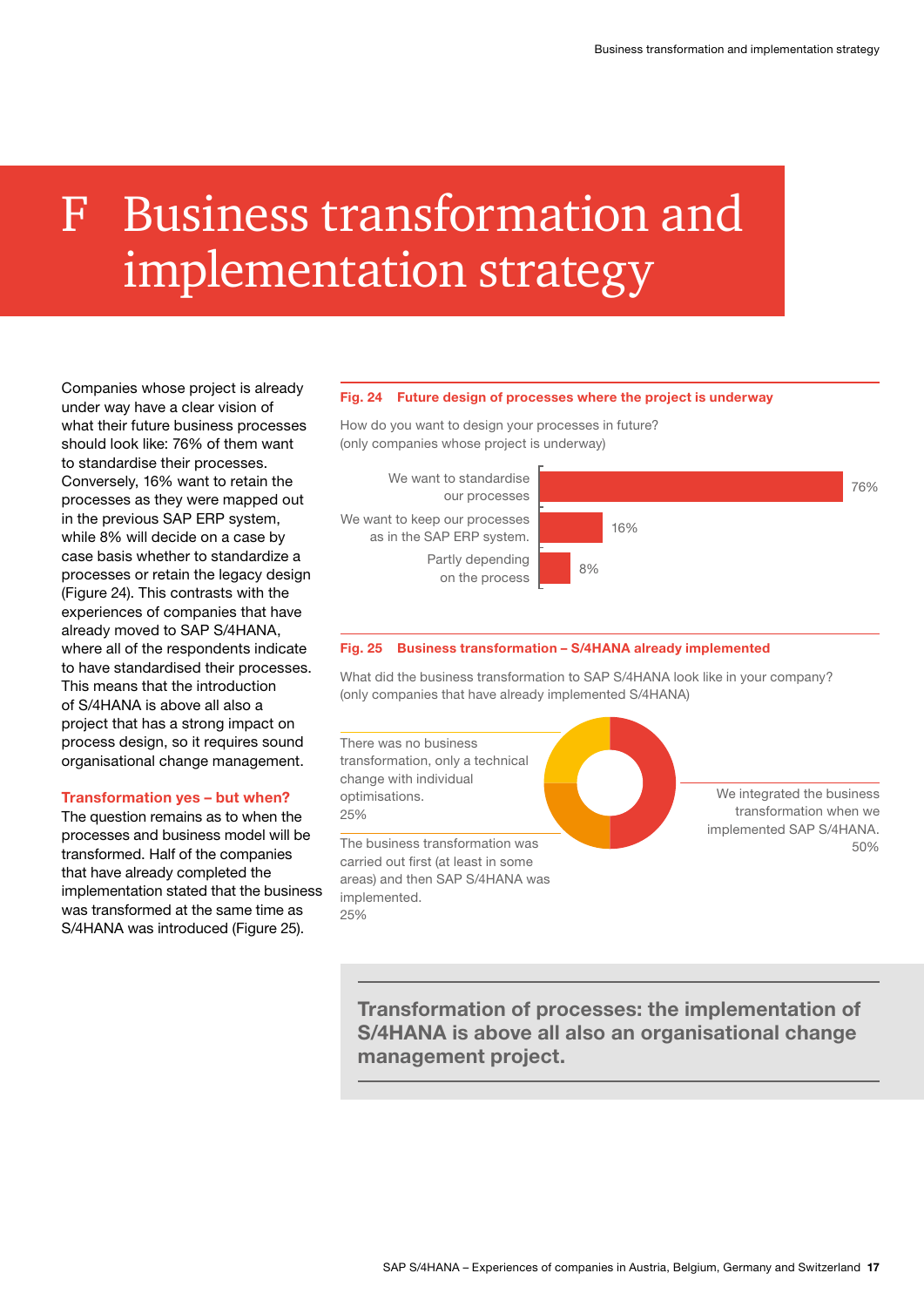<span id="page-17-0"></span>In companies that have started the project, the transformation is being carried out as part of the implementation in 48% of the cases. However, two of the respondents (8%) pointed out that the transformation was prior to starting the SAP S/4HANA transition project (Figure 26). Both companies were still in the preparation and blueprinting phase.

#### **Fig. 26 Business transformation – project under way**

What does the business transformation to SAP S/4HANA look like in your company? (only companies whose project is under way)

There was no business transformation, only a technical change with individual optimisations 20%

was carried out first (at least in some areas) and then SAP S/4HANA was implemented. 8%

SAP S/4HANA is implemented first, and serves as the basis for further transformations. The business transformation 24% and 24% and 24% and 24% and 24% and 24% and 24% and 24% and 24% and 24% and 25%

> We integrated the business transformation when we implemented SAP S/4HANA. 48%

#### **Implementation phase: tradition comes first**

When it comes to the implementation scenario, the majority of all respondents preferred an on-premise solution – irrespective of whether the implementation had just started (76%) or had already been completed (75%). Companies choosing for a cloud solution prefer the private cloud. For those companies with a project under way, 16% preferred a private cloud solution. In fact, only one company was live on the Public Cloud solution. The majority of companies in the preparation phase also prefer an on-premise solution. The companies surveyed evidently still have reservations about cloud solutions.

**Ca. 75% of the companies prefer an onpremise solution.**

#### **Fig. 27 Implementation scenario**

Which SAP S/4HANA implementation scenario have you chosen? (only companies which have already implemented S/4HANA)



#### **Fig. 28 Implementation scenario for S/4HANA project**

Which SAP S/4HANA implementation scenario do you want to introduce? (only companies whose project is underway)

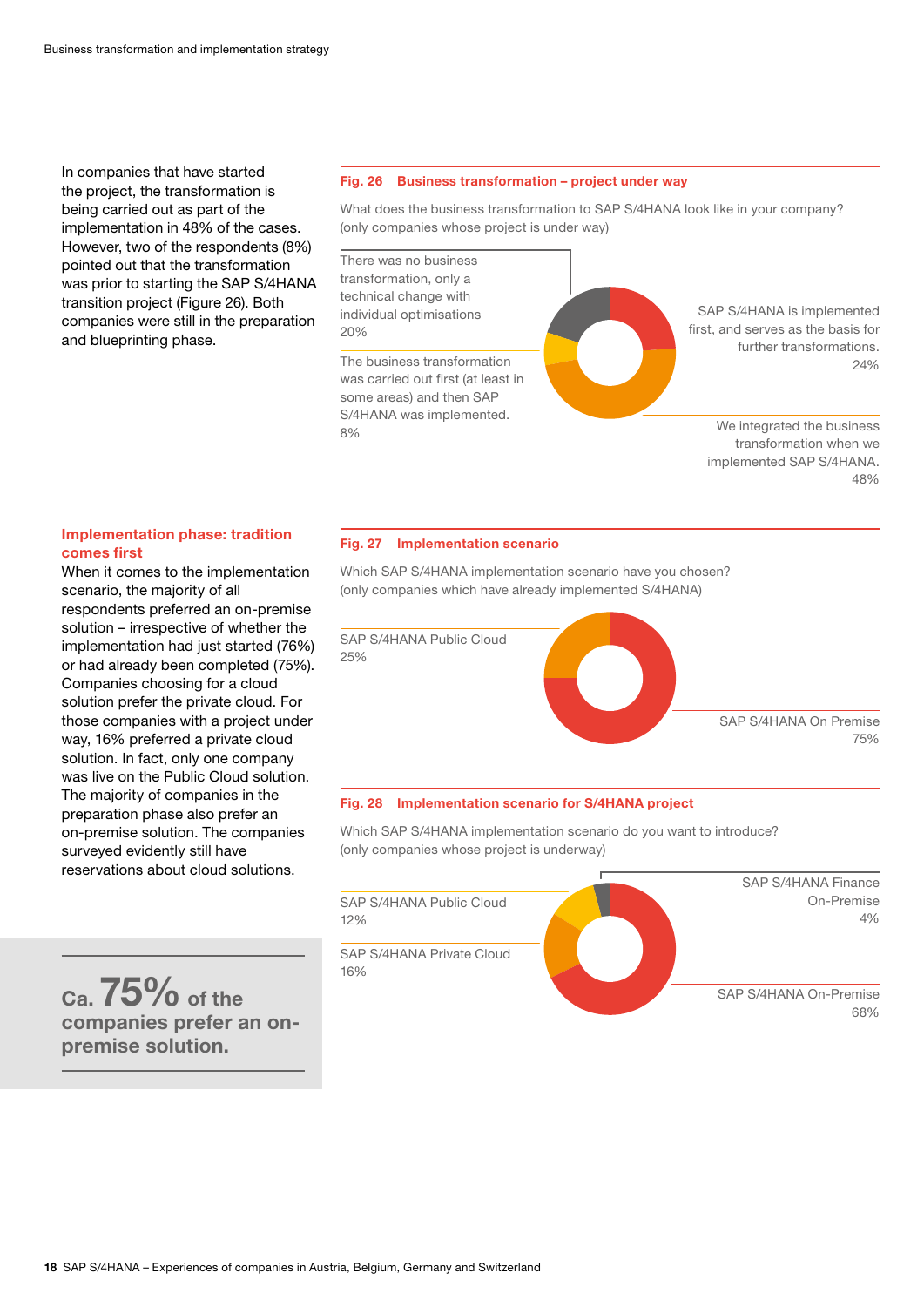### Important planning considerations

### **Preparation**

When it comes to conversions (brownfield approach) and hybrid approaches to the migration to S/4HANA, companies can prepare their current SAP ERP system to frontload some of the work and reduce the workload for the actual conversion. The following items should be considered:

- Activating the new depreciation calculation (Business Function EA-FIN from ERP 6.0)
- Activate the new asset accounting (available from ERP 6.0 EhP 7)
- Cleasing master and transactional data such as supplier and customer master data and purchasing documents including the archiving of old data to reduce the volume of data
- Introducing the SAP business partner functionality

If your company is planning changes to its legal structure, in the controlling or accounting area, it is helpful to define these tasks in advance and to determine the best timing for implementation. Preparations can be useful in certain situations as it will reduce the migration effort.

### **Implementation methodology** SAP S/4HANA offers various

The SAP ACTIVATE implementation methodology contains agile elements and is no longer based on the traditional waterfall approach for project implementation. It's flexible and can be adapted to the specific needs of the company while considering the following important factors for the overall success of the project:

- Do the employees involved in the project have experience in agile project delivery?
- How can effective organizational change management be integrated in the project?
- How can the knowledge transfer between external consultants and the employees involved in the project be guaranteed?
- Which type of governance is suitable to ensure responsibility, quality and project controlling?

### **Deployment**

deployment options that differ in terms of functionality, flexibility and total cost of ownership. SAP S/4HANA Single Tenant Edition is the most recent variant: It combines the advantages of the standardization of the public cloud version with greater flexibility regarding hosting by various cloud providers such as Microsoft Azure, Google Cloud Platform or Amazon Web Services. The platforms mentioned for the housing of the S/4HANA Cloud Version are available regionally in various countries.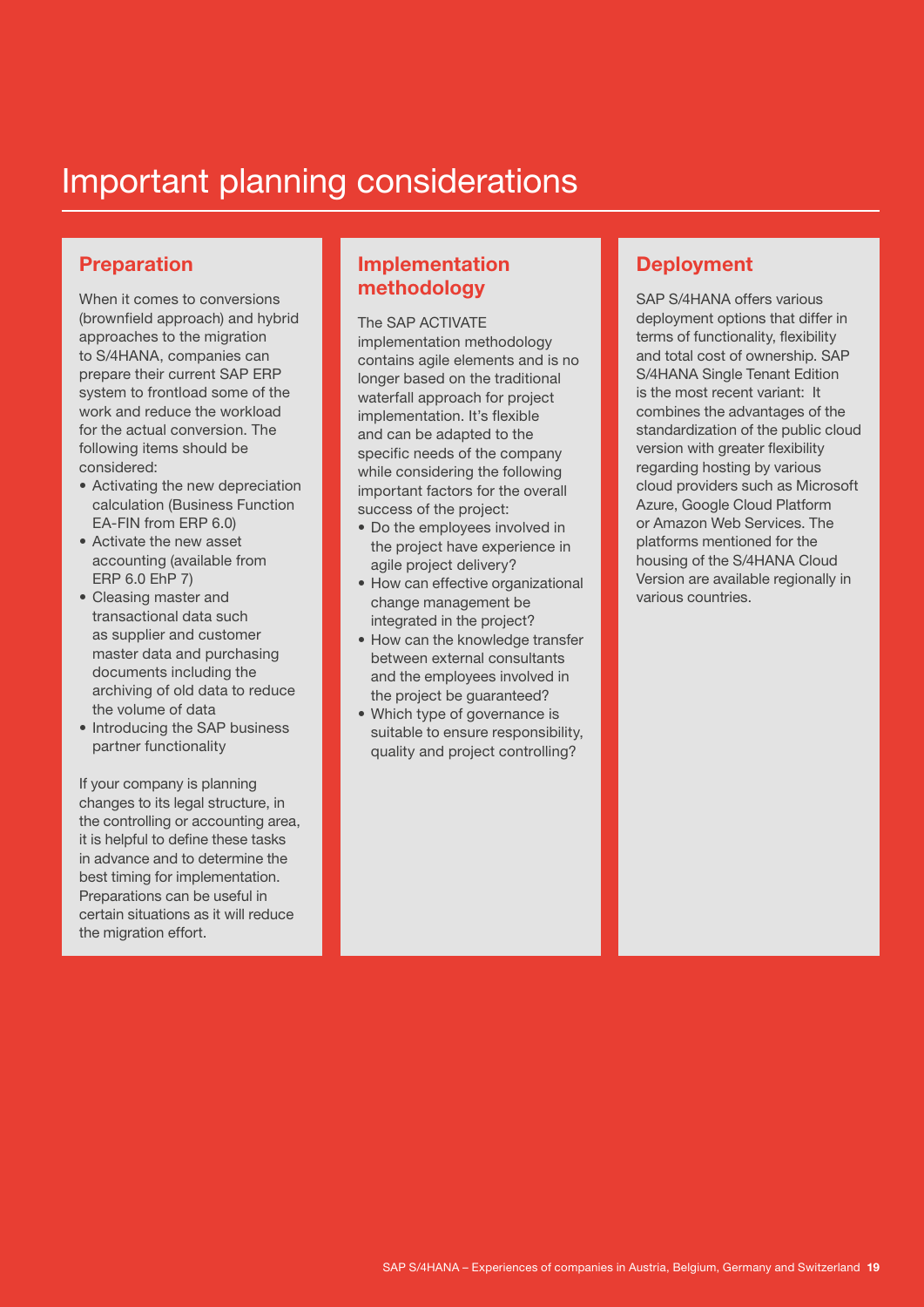# <span id="page-19-0"></span>G Implementation: "Realise, deploy, and run"

**Companies whose implementation is completed required fewer test phases than what companies with ongoing implementation expect to need.**

37.50% of the companies that were in the project implementation phase chose the answer "as many as we need," and 37.50% in each case expect one to two or three to four test phases (Figure 29). 50% of the companies that have already implemented S/4HANA, answered "as many as we need," the third company indicated one to two test phases and three to four tests according the last respondent (25% in each case) (Figure 30).

#### **Lessons learnt**

Companies that have already implemented the system considered the following elements to be the most important challenges and risks, success factors and findings of S/4HANA projects:

#### **Challenges**

- Availability of resources, long project duration and implementation quality
- Need to implement unplanned requirements
- Security and authorisations
- Interface management and data migration from upstream/ downstream systems
- Module-specific functionality

#### **Risks**

- Insufficient support of daily business
- Inability to perform period-end closing

#### **Critical success factors**

- Involvement of key users
- Cooperation with implementation partner
- Rapid decision-making
- Management commitment
- Willingness to change (processes and system)

#### **Unexpected advantages**

- New functionality thanks to SAP Fiori, which was not available in SAP GUI
- Better overview of cross-functional processes

The introduction of S/4HANA is usually just the first step of the transformation. Companies that have completed the implementation stated that they are planning a roll out in other (subsidiary) companies. Moreover, they see a challenge in keeping the new system always up to date.

#### **Fig. 29 Planned test phases**

How many test phases have you planned? (only companies whose project is under way)



#### **Fig. 30 Executed test phases**

How many test phases have you carried out? (only companies that have already implemented S/4HANA)

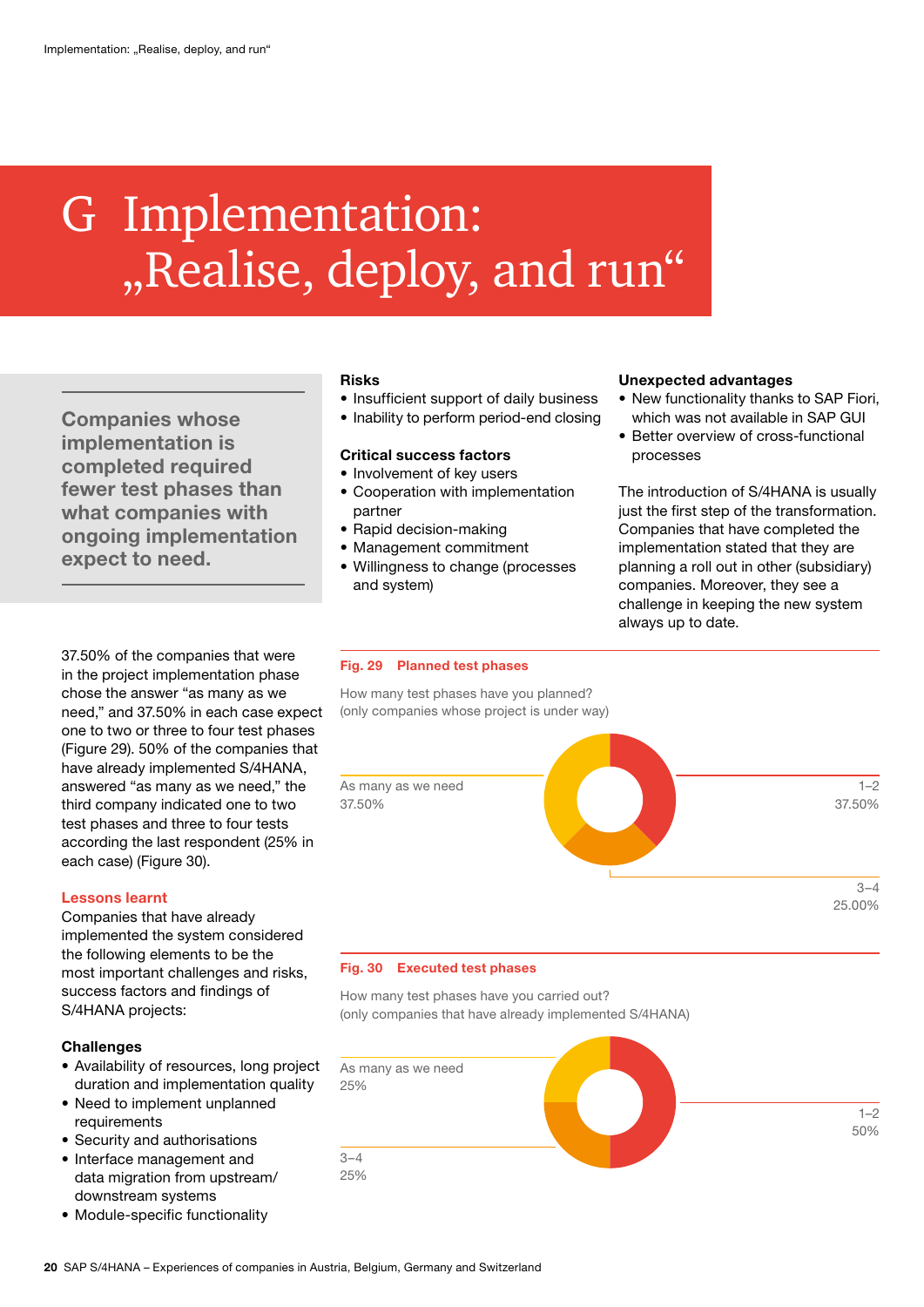# <span id="page-20-0"></span>H Case studies

### **Example 1**

Based in Mainz (Germany), Aareon AG is with over 1,500 employees and €237 million in turnover the leading system and consultancy services provider in the European real estate sector.

Aareon started their S/4HANA project in 2016 to roll out the system in eight countries and 20 companies, to harmonise their own ERP landscape and bring it technologically up to date for future subjects such as IoT and Big Data. The system landscape was heterogeneous and ranged from SAP to specific ERP products per country.

A template in the on-premise greenfield scenario for finance, controlling, purchasing and sales was successfully designed and introduced together with a partner over a project period of 1.5 years.

The key to success consisted of full support and active participation of management as well as the participation of employees. This was made possible through targeted change management, which consisted of information, communication, coaching and monitoring. Another success factor was the focus on sticking to the standard and the use of Fiori Apps, only when useful or necessary.

The next steps after implementation are the incremental improvement of the processes as well as exploration of further potential that S/4HANA holds in store.

**Key to success: employee involvement through sound change management.**

### **Example 2**

The UNIQA Group introduced S/4HANA in selected countries in 2019. As data was transferred from the legacy IT accounting system to a new one in the course of the implementation, the data migration has to be checked by the responsible auditor for completeness, accuracy and traceability.

In that capacity, PwC examined the system migration of the UNIQA Group after an appropriate adaptation phase. UNIQA received in advance a detailed audit plan and a list of documents to be prepared. The audit comprised for example checking whether all open items and business partners had been adopted completely and correctly

including the assessment of the corresponding project documentation. PwC moreover analysed whether G/L accounts in the chart of accounts were reassigned in a way that was comprehensible to third parties.

To conduct the audit, PwC was given remote access to the legacy and new system as well as to the project drive in order to be able to view the documentation created during the project. Regular coordination meetings were held to track the progress of the audit, which were attended by the relevant contact persons for the respective audit phase, including from foreign subsidiaries.

Questions that arose could thus be answered quickly and effectively. Suggestions for improvement as a result of the audit were communicated to UNIQA in due course and set out in the final audit report. The audit was therefore not only a must for the Group, but also a quality assurance exercise, and in this case, confirmation that the system migration had been carried out successfully.

**Key to success: External QA and involvement of the auditor.**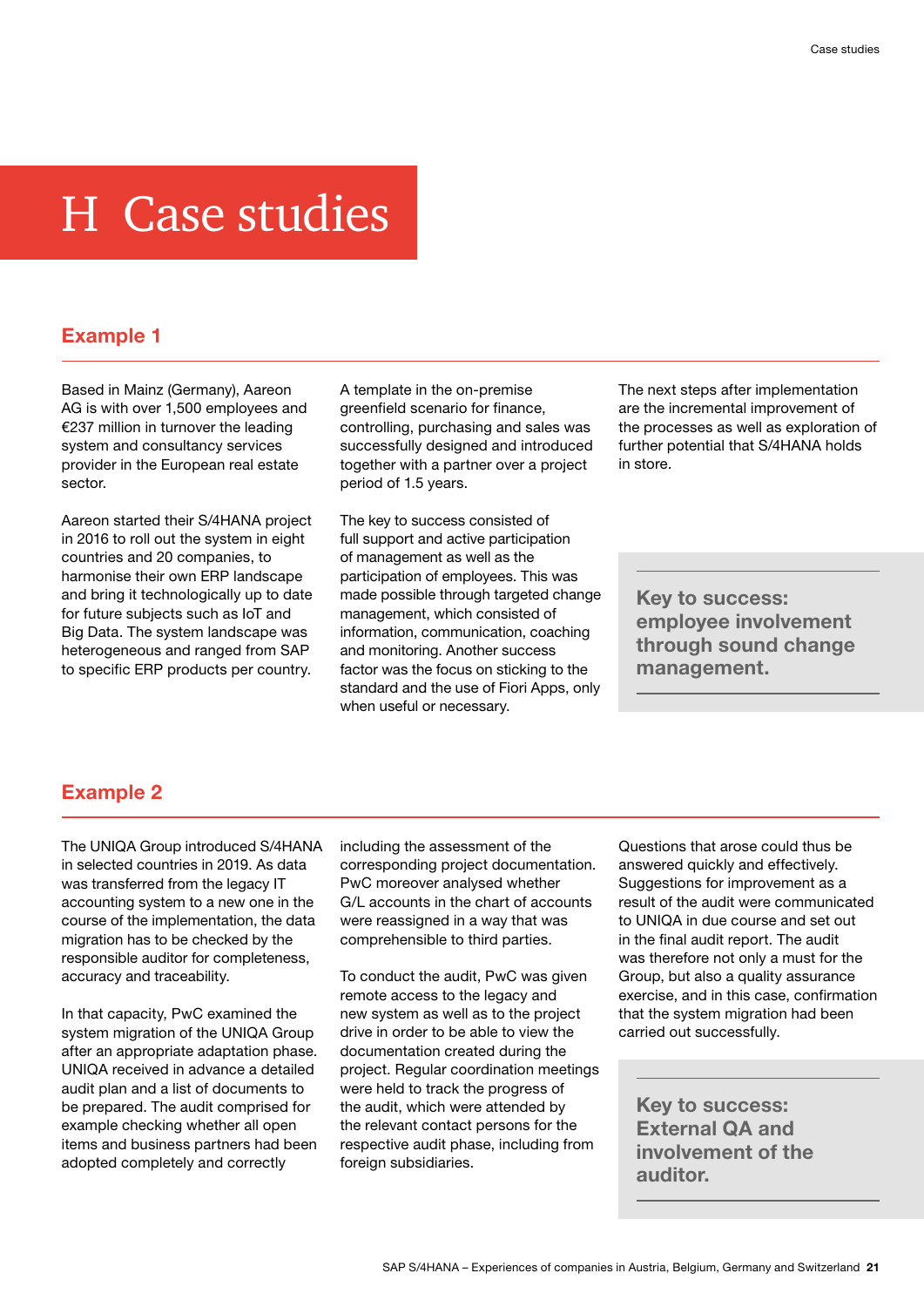# <span id="page-21-0"></span>I Our methodology

The survey was conducted from April to October 2019 by means of a questionnaire. Participants included senior executives, divisional, IT and project managers as well as team leaders from 75 medium-sized companies with an average work experience of more than 15 years.

The vast majority of the companies surveyed (>80%) employed more than 500 employees at the time that the survey was conducted. Figures 31 and 32 provide information on the sector and country of origin of the participants.

The questionnaire contained questions on the following topics:

- Initial situation
- Business case
- Target landscape
- Project organisation and governance
- Project risks and challenges
- Business transformation
- Implementation strategy
- Tests and data migration
- Lessons learnt

Most questions were closed questions, i.e. with pre-formulated answers (multiple choice). The questionnaire was structured in such a way that more general questions were followed by more in-depth questions, each of which were relevant for parts of the

persons questioned. This explains the different number of respondents. To delve deeper into the matter, the respondents were asked additional open questions to record individual project experiences and to include them in the assessment.

#### **Fig. 31 Sector affiliation of the companies surveyed**



**Fig. 32 Countries of origin of companies surveyed**



24.62%